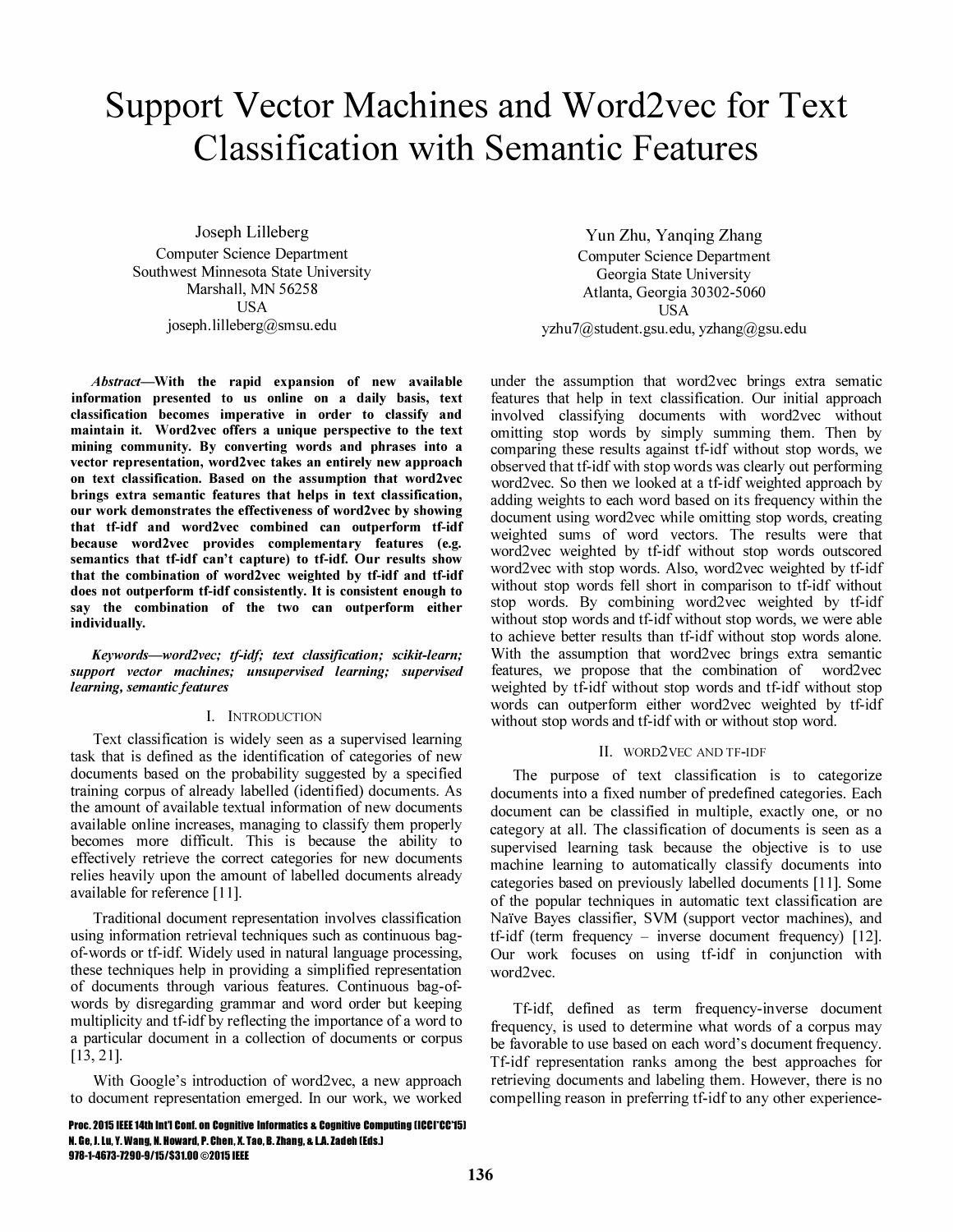based techniques for problem solving [19]. Tf-idf calculates a value for each word in a document through an inverse proportion of the frequencies of the word in a certain document and to the percentage of documents to which the word appears in. The higher tf-idf values words have imply they have a stronger relationship in the document which they appear [14].

Tf-idf is the composite weight of two statistics, term frequency and inverse document frequency. Term frequency is when each term is given a weight by assigning a weight to the term t based on the number of occurrences in document d denoted by tft,d [15]. Since there exists various ways to determine term frequency, we will use the raw frequency of a term in a document which is given as follows:

$$
tf(t,d) = 0.5 + \frac{0.5 \, x \, f(t,d)}{\max\{f(w,d): w \in d\}} \qquad [13]
$$

Other ways include Boolean "frequencies" or logarithmically scaled frequencies [l3].

By denoting the total number of documents in a collection as N, we can define inverse document frequency of term t as:

$$
idf_t = log \frac{N}{dft}
$$
 [15]

In word2vec, there are two main learning algorithms, continuous bag-of-words and continuous skip-gram. [4] With continuous bag-of-words, the order of the words in the history does not influence the projection. It predicts the current word based on the context. Skip-gram predicts the surrounding words given the current word. Unlike the standard bag-ofwords model, continuous bag-of-words uses a distributed representation of the context. It's also important to state that the weight matrix between input and the projection layer is shared for all word positions [3]. Our work uses the Skip-Gram model by default which has the training complexity architecture of

$$
Q = C x (D + D x \log_2(V)),
$$

where the maximum distance for words is C, D are word representations, and V is dimensionality [3]. This means that for each training word, we will randomly select a number R in range  $\leq 1$ ; C  $\geq$  and use R words from history and R words from the future of the selected word as correct labels. This requires us to do two R word classifications with the selected word as input and each of the R+R words as output. Using binary tree representations of the vocab the number of output units that are need evaluation can go down to approximately  $log_2(V)$  [3, 10].

For our work, vocab =  $\{t_i | i \in 1...N\}$  where N is the vector size and documents  $d_i = \langle w_i ... w_j \rangle$ . Let  $w2v(t_i)$  denote the vector representation of our approach. Then

1. R(d<sub>i</sub>) =  $\sum_{t}$  w2v(t) where t  $\epsilon$  d<sub>i</sub>

2. w R(d<sub>i</sub>) = 
$$
\sum_t w_t w2v(t)
$$
 where  $w_t$  = tf-idf weight of t

3. 
$$
C(d_i) = \text{concatenate}(\text{tf-idf}(\text{di}), \text{w}_R(d_i))
$$

Mathematically speaking, our first step is the summation of vector representation using word2vec. We then applied weights using tf-idf weighting with word2vec. Then we concatenated tf-idf with our word2vec weighted by tf-idf. The concatenation merges the vectors (i.e. suppose that tf-idf has a size of 2000 and  $w$  R has size 200, then the concatenation representation would have a size of 2200).

When dealing with text classification, it's imperative to remove stop words. Stop words are common words such as "the, a, of, for, he, she, etc." that provide no significant importance to classification. It is common for text classification to completely ignore stop words. This is because they usually slow down the process without any improvement in accuracy or performance. The elimination or reduction of stop words is likely to provide more beneficial results [16]. Our work demonstrates this effect below.

#### III. OUR WORK

Word2vec has garnered a lot of interest in the text mining community [3, 4, 10]. Unlike most text classification, word2vec can be seen as both supervised and unsupervised. It is supervised in the sense that the model derives a supervised learning task from the corpus itself using either the continuous bag-of-words model or continuous skip-gram model. It is considered unsupervised in the sense that you can provide any large corpus of your choice [2]. Since word2vec is unable to distinguish the importance of each word in respect to the document being classified as it treats each word equally, it becomes difficult to extract which words hold higher value over others in respect to a particular document.

There have been various ways in the approach others have taken with word2vec. Christopher Moody, a Data Scientist at UC Santa Cruz, has developed his own search site, ThisPlusThat, using word2vec. Using word2vec's algorithm to understand concepts of words and being able to add or subtract like vectors, Moody was able to disambiguate the words in the text using Hadoop's mapping function and develop a search site that lets you 'add' words as vectors [17]. Another approach taken was to expand the word2vec framework to capture meaning across languages. This approach was taken by Lior Wolf and colleagues from Tel Aviv University. By representing a word in two languages using a common "semantic" vector space, the result can be used to improve lexicons of under-resourced languages [18].

Our approach to word2vec based under the assumption that word2vec brings extra sematic features that help in text classification is a new approach because most work involving word2vec, to our knowledge, doesn't involve tf-idf. By adding weights to each word based on its frequency within the document in word2vec and omitting stop words, we created weighted sums of word vectors. Using the weighted sums of word vectors to represent documents combined with tf-idf without stop words, we propose that word2vec weighted by tfidf combined with tf-idf will outperform tf-idf alone. We used skip-gram by default because skip-gram has the highest semantic accuracy but at the cost of time efficiency [3]. Our work also settled on a default vector size of 100 for the majority of our experiments for time efficiency. The result of one case is given in Table 1. When looking at these results, it's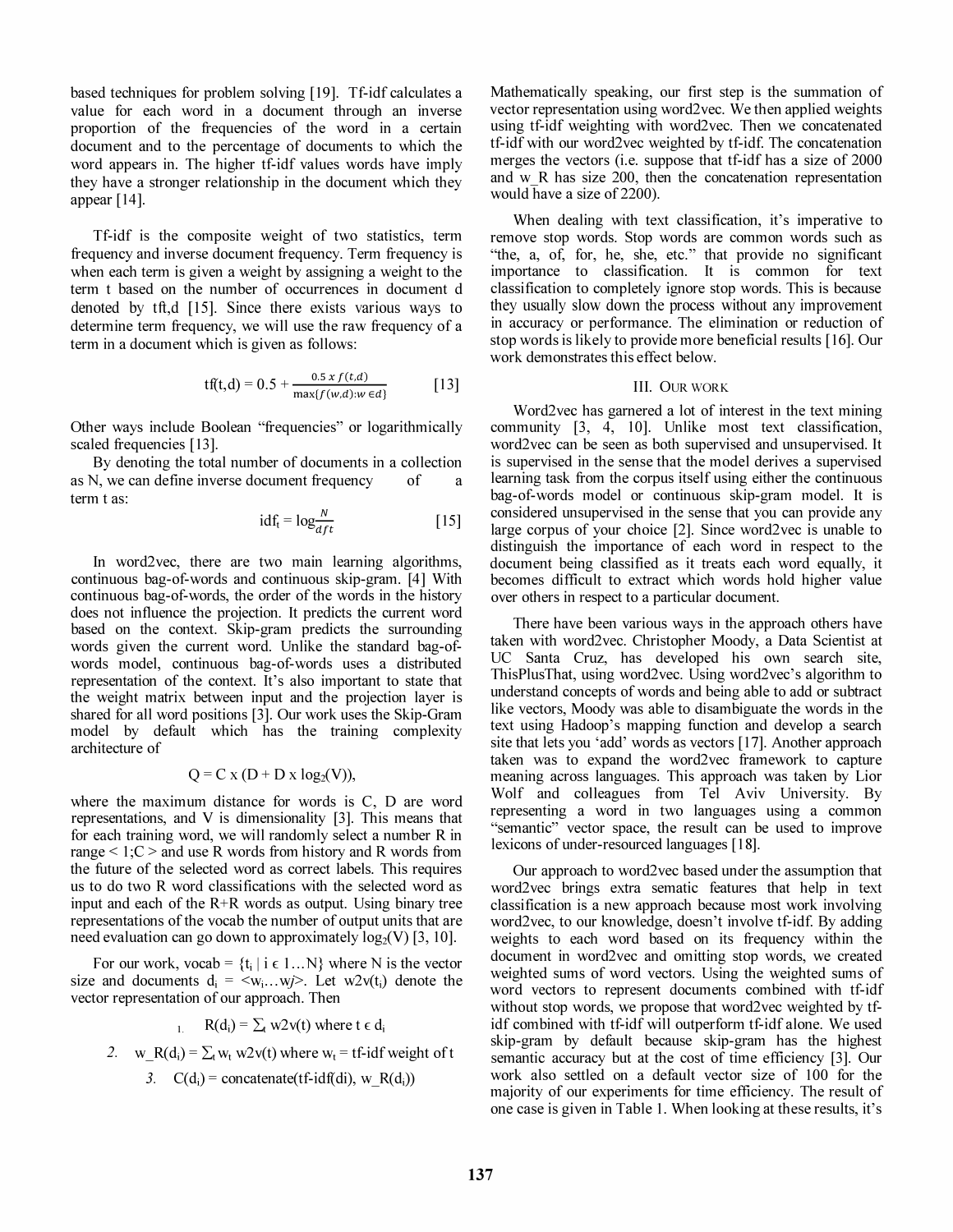important to note that the categories play a huge role in the scores. Categories such as sports and agriculture are more likely to have higher scores because they are unlikely to have similar key terms in them as opposed to agriculture and nutrition. Another important factor is the set of documents used to train the model. Different sets of documents used to train the model can change the values significantly depending on the topics chosen.

Table 1: Accuracy of different techniques using word2vec and tf-idf.

| 2 Different Categories of different topics                                  | Score    |
|-----------------------------------------------------------------------------|----------|
| Word2vec with stop words                                                    | 0.841892 |
| Tf-idf with stop words                                                      | 0.894595 |
| by tf-idf<br>Word2vec<br>weighted<br>$w$ /0<br>stopwords                    | 0.895946 |
| Tf-idf without stop words                                                   | 0.881081 |
| Word2vec weighted by tf-idf w/o stop<br>words $+Tf$ -idf without stop words | 0.897297 |

Using word2vec, our initial approach was a summation of vectors in a particular document and then using a linear support vector machine (linearSVM) to help classify them. We then tried a summation but without stop words and weighted them by tf-id£ We then used tf-idf with and without stop words to indicate how well our approach compared.

By weighting word2vec with tf-idf without stop words and then combining it with tf-idf without stop words, we achieved scores that resulted better than tf-idf. We ran several test cases and we concluded word2vec weighted by tf-idf without stop words combined with tf-idf without stop words will not always perform better than tf-idf. This is because although in most instances the combination word2vec with tf-idf without stop words and tf-idf without stop words performed better, there a few cases that it did not concluding that it will not always perform better. However, in cases where tf-idf outperformed the combination, the difference was almost insignificant so it's reasonable to say that the results of the combination are reliable to use.

# IV. RESULTS

Since word2vec is only able to convert words or phrases into vector space representation, our approach was to use the weighted sum of the word vectors to represent each document. With a 20 newsgroup text dataset provided by [1], we acquired 18,000 newsgroup posts on 20 topics that were split into 2 subsets: one for training (training data) and one for testing (test data). We used Scikit-Iearn.org's module to load the posts as a list of raw texts [6]. We then used word2vec to train our own model. Since word2vec's training is an unsupervised task, there's no way to truly evaluate the result. The evaluation depends on the end application. Using the training data and test data, we cleaned the documents (e.g. removing capitalization, removing punctuation, tokenization, etc.) Once the documents were cleaned, we converted them

into vector space representation giving us a word2vec training and test model. Using Scikit-Iearn.org's LinearSVC (Linear Support Vector Classification), we fit our word2vec training model against the training data target. We then used the predict feature of LinearSVC to predict the class labels in our word2vec test model. By comparing the test data target against our word2vec test model, we acquired the accuracy score for word2vec with stop words [7].

For tf-idf, we used Scikit-learn.org's TfidfVectorizer. Using TfidfVectorizer's fit and transform feature, our tf-idf training model learned the vocabulary and document frequency of each word in the training data [8]. After fitting our tf-idf training model predicting the class labels in our tf-idf test model using TfidfVectorizer's predict feature, we acquired the score for tf-idf with stop words. When fewer categories are used, the scores of word2vec and tf-idf are relatively close; however, the gap between word2vec and tf-idf increases as the number of categories increased with tf-idf placing higher as shown in Fig. 2. When we use various category sizes and topics, we can notice that the again fewer categories provides the better results as can be seen in Fig 1. As the categories increase in size, the difference between their scores becomes less significant also. For tf-idf without stop words, we replicated the process that we used for tf-idf with stop words but initialized the TfidfVectorizer to omit stop words instead. The result was an increase in performance between tf-idf and tf-idf with stop words.

Unlike tf-idf, word2vec has some pitfalls when it comes to the removal of stop words. First, word2vec neglects the value of each word in respect to the document being classified which makes accurate classification difficult. Second, word2vec is unable to distinguish the frequency at which words appear which is especially importantly because stop words can skew the results. In order to cope with these disadvantages, we developed an algorithm that would be able to acquire the top words. This was done by using the tf-idf training and test models without stop words to determine the top words by counting the document frequency of each word and selecting the least frequent words. We then placed weights on these words giving them higher importance when we took the weighted sum of vectors. After fitting word2vec weighted by tf-idf model against the training data target and predicting the class labels, our results outscored our previous word2vec model in every instance. However, it was still unable to match the success tf-idf without stop words.

By combining the vector representations of word2vec weighted by tf-idf without stop words and tf-idf without stop words, we were able to achieve results that outscored tf-idf without stop words in most cases. Although our combined vector representations were able to achieve better results, it was still capable of being outscored by tf-idf without stop words.

The results are shown in Fig. 1 and Fig. 2 where the following numbers correspond to the following techniques: 1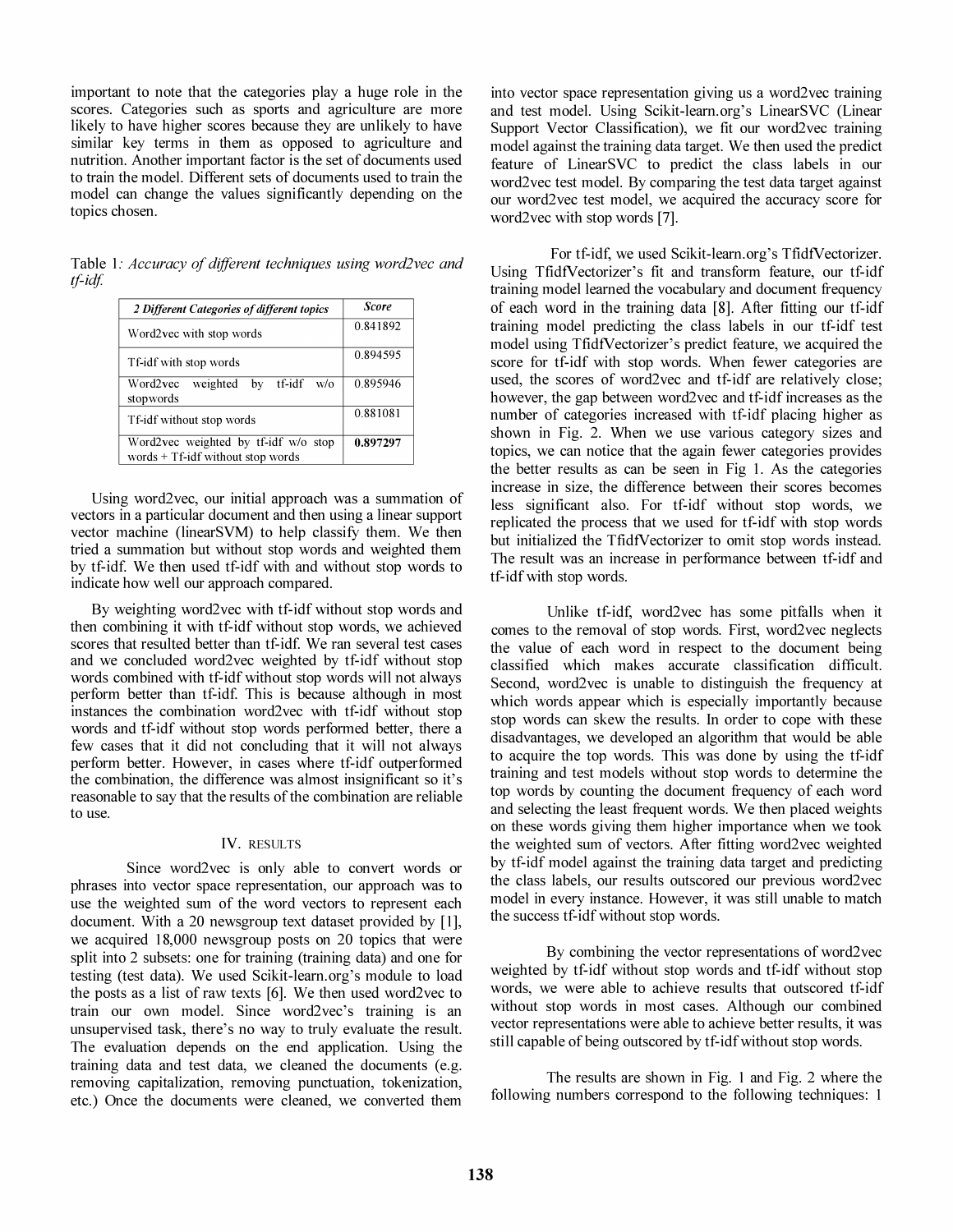corresponds to Word2Vec with stop words, 2 corresponds to tfidf with stop words, 3 corresponds to tf-idf without stop words, 4 corresponds toWord2Vec weighted by tf-idf without stop words, and 5 corresponds to Word2Vec & tf-idf combined without stop words.

Figure 1: Accuracy scores of x number of categories using word2vec and tf-idf with various category sizes and topics.



Figure 2: Accuracy scores of x number of categories sharing the same topic.



# V. CONCLUSION

Our work shows that the combination of word2vec weighted by tf-idf without stop words and tf-idf without stop words can outperform either word2vec weighted by tf-idf without stop words or tf-idf with or without stop words However, the combination does not outperform tf-idf with or without stop words every time. It even fails to outperform the existing methods in some instances. However, the difference when the combination of word2vec weighted by tf-idf without stop words and tf-idf without stop word is outscored is negligible being less than a hundredth. Therefore, it is reasonable enough to say that word2vec weighted by tf-idf without stop words and tf-idf without stop words is reliable.

With our assumption that word2vec brings extra sematic features, we can conclude that the combination of word2vec weighted by tf-idf without stop words and tf-idf without stop words can result in better scores as can be seen in Table 1 between the comparison of word2vec weighted by tf-idf without stop words against the combination and then the comparison between tf-idf without stop words against the combination. In Figure 1 we can also see that as we increase the number of different categories, the difference in scores decreases meaning adding more categories is insignificant and doesn't offer much , if any, new information. We can also conclude with our approach in Figure 2 that having fewer categories can result in higher scores.

Our work with word2vec is only one of many approaches word2vec in text classification. It's also a different approach taken by others in the sense that it incorporates tf-idf in conjunction with word2vec instead of disambiguating the words which, to our knowledge, hasn't been done yet [17]. Although our approach only scratches the surface, better results can still be achieved. Word2vec brings extra tools that aren't offered anywhere else in text classification currently making word2vec very beneficial. The potential it brings to text classification is still unknown. However, we believe that word2vec has a lot to offer to text classification based our evidence and results. Future work includes ways to improve the consistency of word2vec weighted by tf-idf without stop words and tf-idf without stop words so that it'll outscore word2vec weighted by tf-idf without stop words and tf-idf with or without stop words in every instance. This can be achieved many different ways such as modifying the stop word list or modifying the weights we add to words such as what determines the weighting. As well as using other methods in conjunction with the combination of tf-idf such as mapping, or using a combination of techniques, like word2vec and tf-idf, with the meaning of the words captured [17, 18].

#### ACKNOWLEDGMENT

This research is supported by the NSF REU grant  $#$ 1156733.

### **REFERENCES**

- [1] Feature extraction, Scikit-learn.org, 2011 [Online] Scikit-learn: Machine Learning in Python, Pedregosa et al., JMLR 12, pp. 2825-2830, 2011. Available: http://scikit-Iearn.org/stable/modules/feature\_extraction.html . [Accessed: 19 July 2014].
- [2] C. S. Perone "Machine learning :: Text feature extraction (tf-idt) Part 1," pyevolve.sourceforge.net, 18 September 2011. [Online]. Available: http://pyevolve.sourceforge.net/wordpress/?p=1589. [Accessed: 19 July 2014].
- [3] T. Mikolov, K. Chen, G. Corrado, and J. Dean, " Efficient Estimation of Word Representations in Vector Space," arxiv.org, , 7 September 2013. [Online]. Available: http://arxiv.org/pdf/1301.3781.pdf. [Accessed: 20 July 2014].
- [4] "word2vec," code.google.com, [Online] 2013. Available: https://code.google.com/p/word2vec/. [Accessed: 20 July 2014].
- [5] Radim, Řehůřek. " Word2vec Tutorial", radimrehurek.com, [online] 2 Feburary 2014, http://radimrehurek.com/2014/02/word2vec-tutorial/ (Accessed: 19 July 2014).